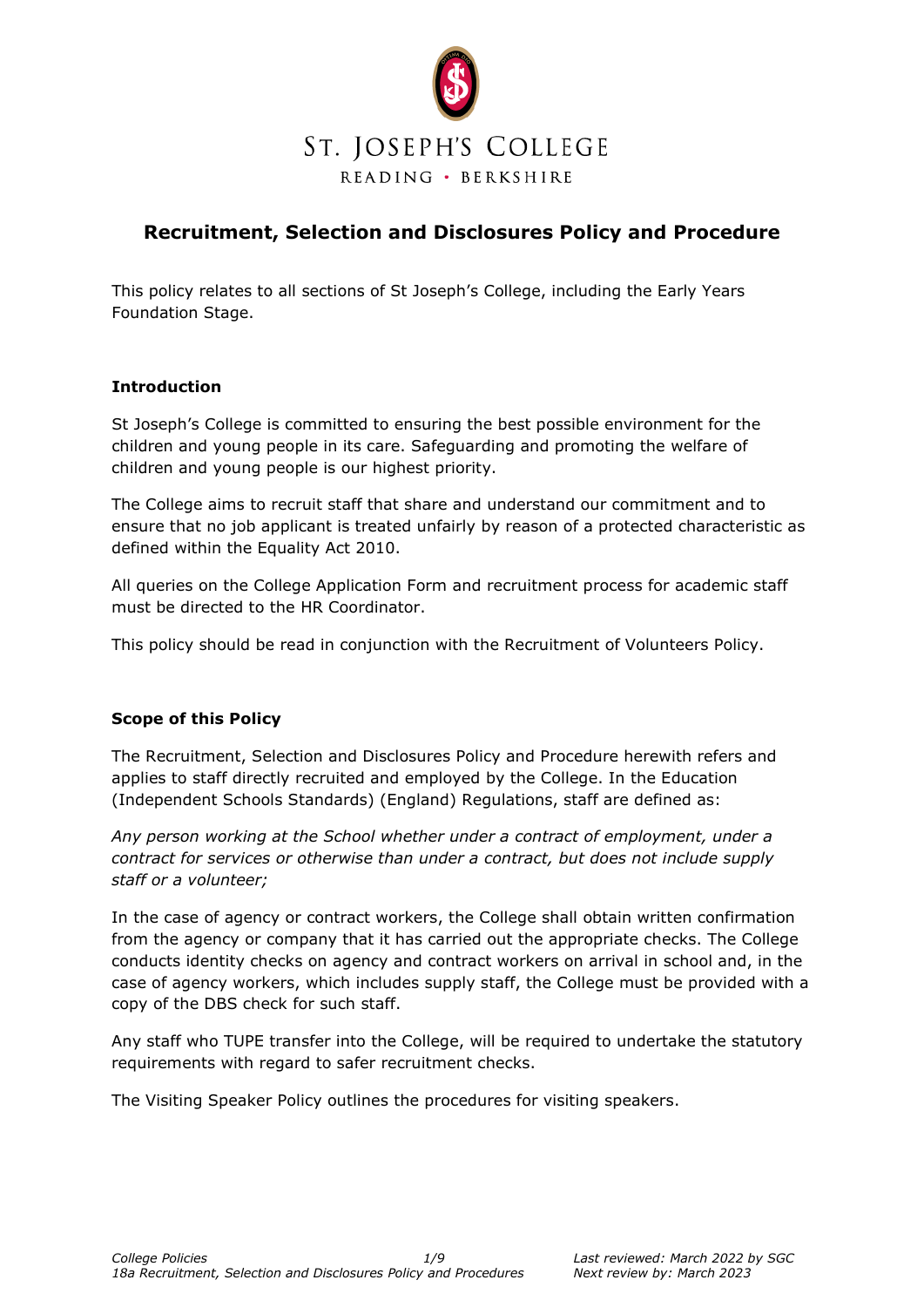

#### **Application Form**

The College will only accept applications from candidates completing the relevant Application Form in full. CVs will not be accepted in substitution for completed Application Forms.

The College will make candidates aware that all posts in the College involve some degree of responsibility for safeguarding children, although the extent of that responsibility will vary according to the nature of the post. Candidates for employed posts will receive a Job Description and Person Specification for the role applied for.

As the position for which candidates are applying involves substantial opportunity for access to children, it is important that applicants provide the College with legally accurate answers. Upfront disclosure of a criminal record may not debar a candidate from appointment as the College shall consider the nature of the offence, how long ago and at what age it was committed and any other relevant factors. Information should be submitted in confidence enclosing details in a separate sealed envelope which will be seen and then destroyed by the Head. If candidates would like to discuss this beforehand, they are asked to please telephone in confidence to the Head for advice.

"Protected" convictions and cautions are not included in a DBS certificate and job applicants are not required to disclose them during the recruitment process. Guidance and criteria on the filtering of these cautions and convictions can be found at the Disclosure and Barring Service website.

The successful applicant will be required to complete a Disclosure Form from the Disclosure and Barring Service ("DBS") for the position. Additionally, successful applicants should be aware that they are required to notify the College immediately if there are any reasons why they should not be working with children. This includes any staff who are disqualified from childcare.

The Childcare (Disqualification) Regulations 2018 apply to those providing early years childcare or later years childcare, including before school and after school clubs, to children who have not attained the age of 8 AND to those who are directly concerned in the management of that childcare.

The College takes its responsibility to safeguard children very seriously and any staff member and/or successful candidate who is aware of anything that may affect his/her suitability to work with children must notify the Head, Deputy College Head Prep or the Bursar immediately. This will include notification of any convictions, cautions, court orders, reprimands or warnings he/she may receive.

Staff and/or successful candidates who are disqualified from childcare or registration, may apply to Ofsted for a waiver of disqualification. Such individuals may not be employed in the areas from which they are disqualified, or involved in the management of those settings, unless and until such waiver is confirmed. Please speak to the Head, Deputy College Head Prep or the Bursar for more details.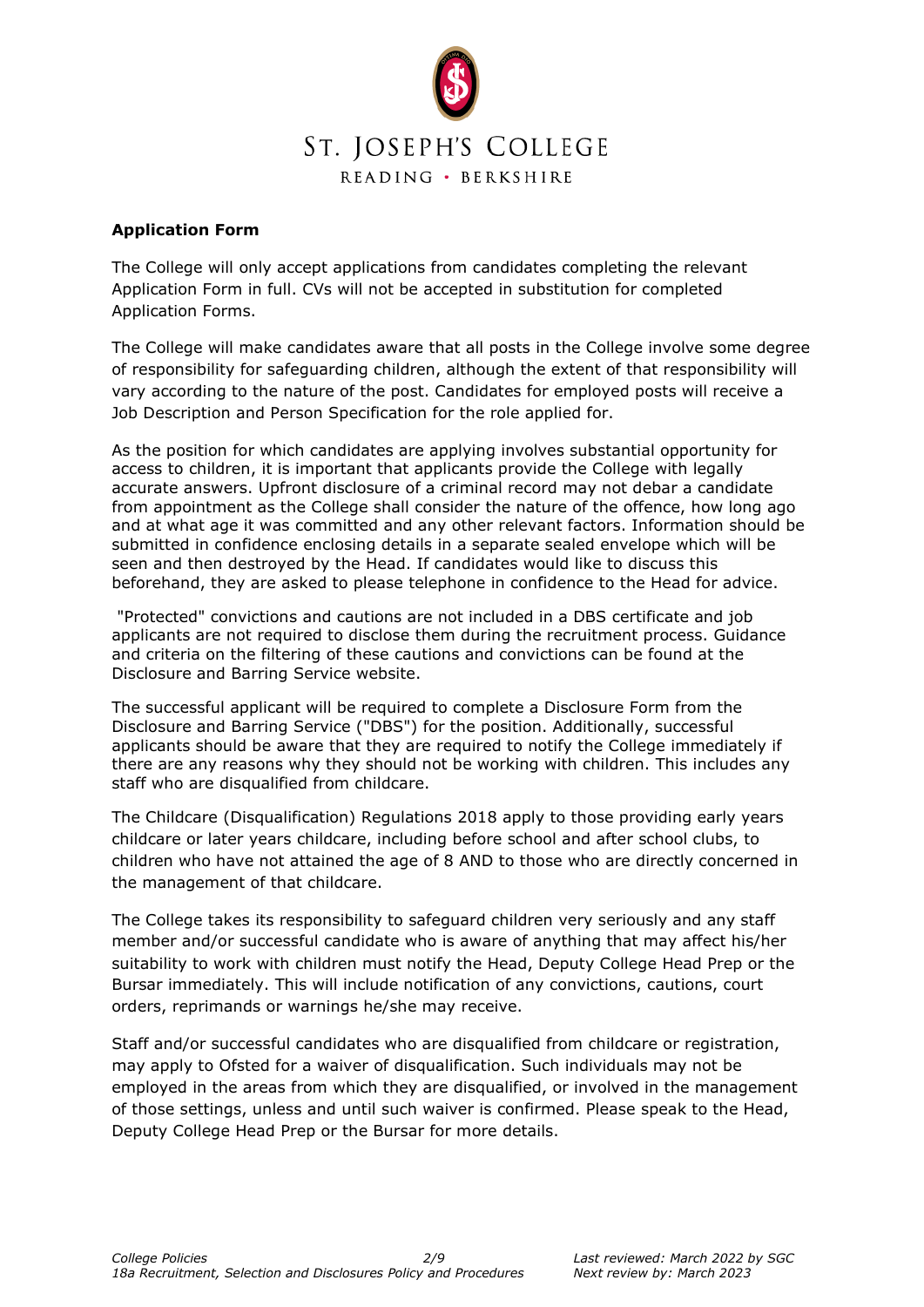

Failure to declare any convictions (that are not subject to DBS filtering) may disqualify a candidate for appointment or result in summary dismissal if the discrepancy comes to light subsequently.

The College has a legal duty under section 26 of the Counter-Terrorism and Security Act 2015 to have 'due regard to the need to prevent people from being drawn into terrorism'. This is known as the Prevent duty. Schools are required to assess the risk of children being drawn into terrorism, including support for extremist ideas that are part of terrorist ideology. Accordingly, as part of the recruitment process, when an offer is made the offer will be subject to a Prevent duty risk assessment.

If the candidate is currently working with children, on either a paid or voluntary basis, the College will ask their current employer about disciplinary offences, including disciplinary offences relating to children or young persons (whether the disciplinary sanction is current or time expired), and whether the candidate has been the subject of any child protection allegations or concerns and if so the outcome of any enquiry or disciplinary procedure.

If the candidate is not currently working with children but has done so in the past, the College will ask the previous employer about those issues. Where neither the current nor previous employment has involved working with children, the College will still ask the current employer about the candidate's suitability to work with children. Where the candidate has no previous employment history, the College may request character references which may include references from the candidate's school or university.

All candidates should be aware that provision of false information is an offence and could result in the application being rejected or summary dismissal by the College if they have been appointed, and a possible referral to the police and/or DBS.

#### **Invitation to Interview**

The College will short list applicants according to the relevance and applicability of their professional attributes and personal qualities to the role. Short-listed applicants will then be invited to attend a formal interview at which his/her relevant skills and experience will be discussed in more detail.

All formal interviews will have a panel of at least two people chaired by the Head, Deputy College Head Prep, Bursar or another designated senior member of staff. It is recommended best practice that at least one person on the appointment panel will have undertaken safer recruitment training.

The Chair of Governors will chair a panel of at least half the Governors for the Head's / Bursar's appointment. The interviewers involved will be required to state any prior personal relationship or knowledge of any of the candidates and a judgement will be made by the Chair as to whether or not an interviewer should withdraw from the panel. Should the Chair have a conflict of interest, the Vice Chair shall decide whether the Chair should withdraw from the panel.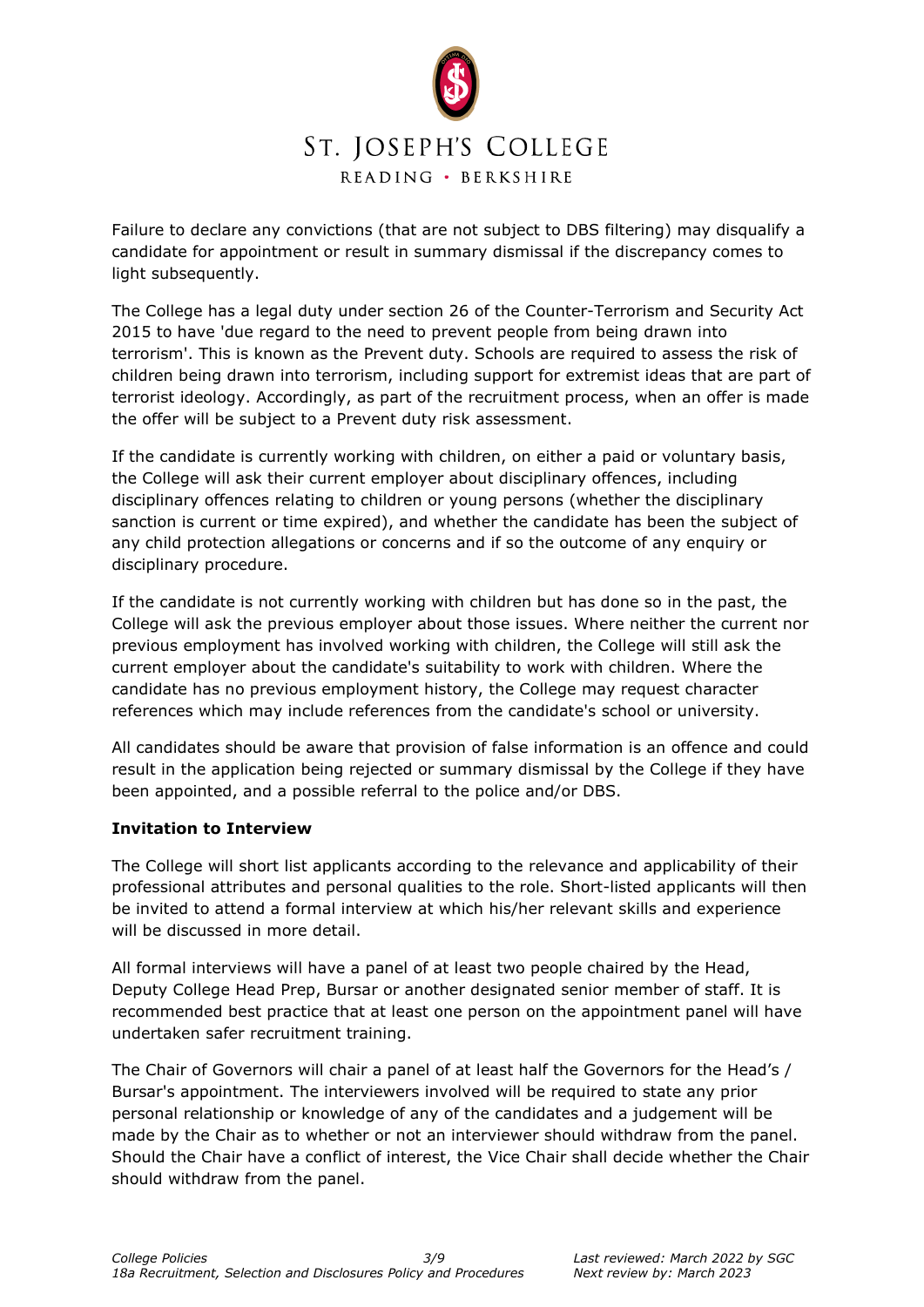

The interview will be conducted in person or remotely through video conferencing, and the areas which it will explore will include suitability to work with children.

All candidates invited to interview must bring documents confirming any educational and professional qualifications that are necessary or relevant for the post (e.g. the original or certified copy of certificates, diplomas etc). Where originals or certified copies are not available for the successful candidate, written confirmation of the relevant qualifications must be obtained by the candidate from the awarding body.

The College requests that all candidates invited to interview also bring with them:

- A current driving licence including a photograph or a passport or a full birth certificate;
- A utility bill or financial statement issued within the last three months showing the candidate's current name and address;
- Where appropriate any documentation evidencing a change of name;
- Proof of entitlement to work and reside in the UK.

## **Please note that originals of the above are necessary. Photocopies or certified copies are not sufficient.**

Candidates with a disability who are invited to interview should inform the College of any necessary reasonable adjustments or arrangements to assist them in attending the interview.

#### **Conditional Offer of Appointment: Pre-Appointment Checks**

Any offer to a successful candidate will be conditional upon:

- Receipt of at least two satisfactory references (if these have not already been received);
- Verification of identity and qualifications including, where appropriate, evidence of the right to work in the UK;
- A satisfactory enhanced DBS check and if appropriate, a check of the Barred List maintained by the DBS;
- For a candidate to be employed as a teacher, a check that that the candidate is not subject to a prohibition order issued by the Secretary of State. Teaching work is defined in The Teachers' Disciplinary (England) Regulations 2012 to encompass:
	- Planning and preparing lessons and courses for pupils
	- Delivering and preparing lessons to pupils
	- Assessing the development, progress and attainment of pupils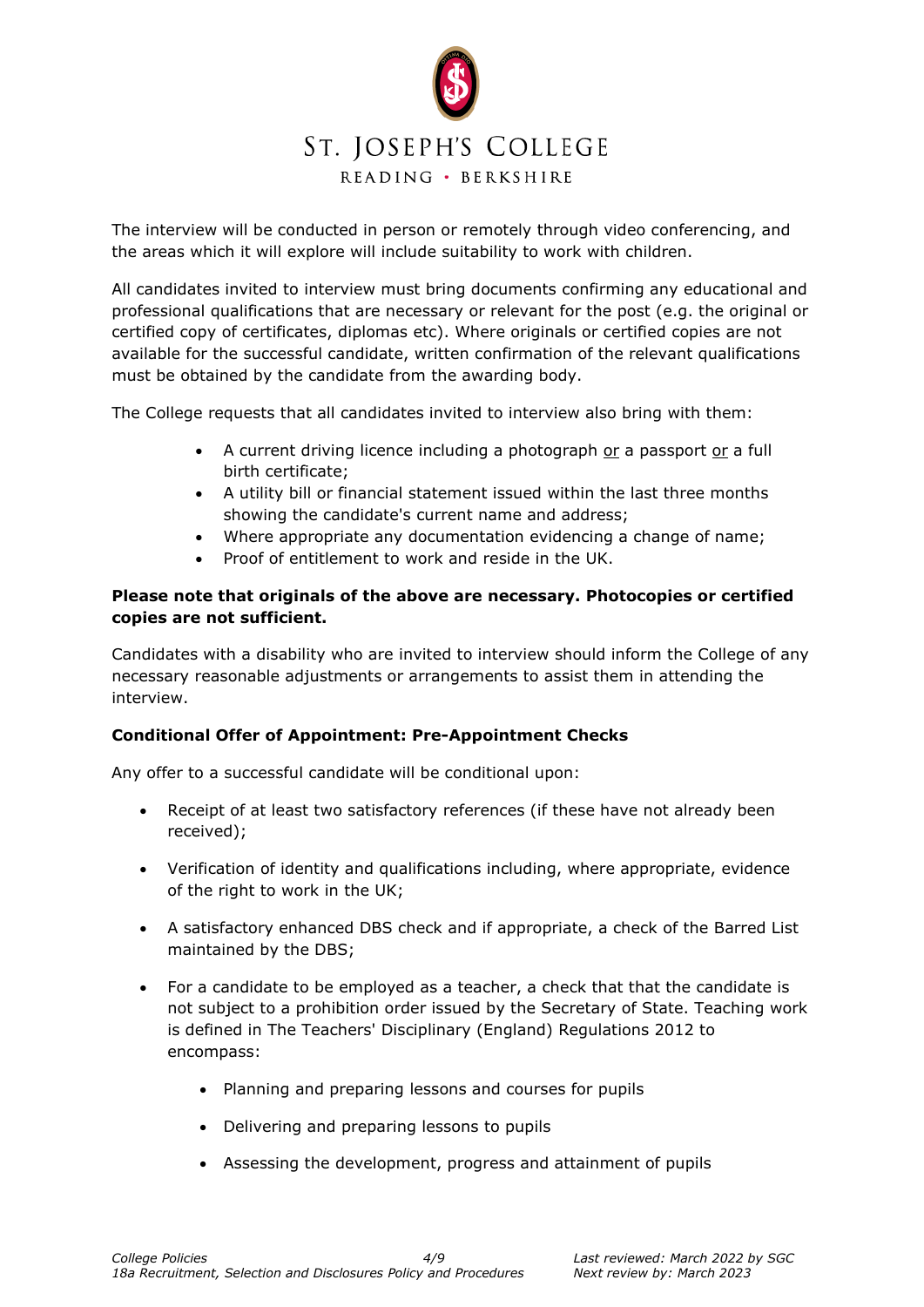

- Reporting on the development, progress and attainment of pupils;
- Verification of professional qualifications, where appropriate;
- Verification of successful completion of statutory induction period (for teaching posts - applies to those who obtained QTS after 7 May 1999);
- Satisfactory medical fitness.
- Confirmation from you that you are not disqualified from providing childcare under the Childcare (Disqualification) Regulations 2018. OR Receipt of a signed Staff Suitability Declaration form showing that you are not disqualified from providing childcare under the Childcare (Disqualification) Regulations 2018.
- Where the successful candidate will be taking part in the management of the school, a check will be carried out under section 128 of the Independent Educational Provision in England (Prohibition on Participation in Management) Regulations 2014. This applies to all Governors, Senior Management Team and teaching heads of department;
- For a candidate that has lived or worked outside the UK, the College will make further checks that are appropriate so that any relevant events outside the UK can be considered. These checks could include, where available, but are not restricted to:
	- Criminal records checks
	- Obtaining a letter of professional standing from the professional regulating authority in the country in which the candidate has worked

It is the College practice that a successful candidate must complete a pre-employment health questionnaire. The information contained in the questionnaire will then be held by the College in strictest confidence. This information will be reviewed against the Job Description and the Person Specification for the particular role, together with details of any other physical or mental requirements of the role i.e. proposed workload, extracurricular activities, layout of the College.

The College is aware of its duties under the Equality Act 2010. No job offer will be withdrawn without first consulting with the applicant, considering medical evidence and considering reasonable adjustments.

#### **References**

The College will seek the references referred to in section 5 above for shortlisted candidates and may approach previous employers for information to verify particular experience or qualifications, before interview. If the candidate does not wish the College to take up references in advance of the interview, they should notify the College at the time of applying.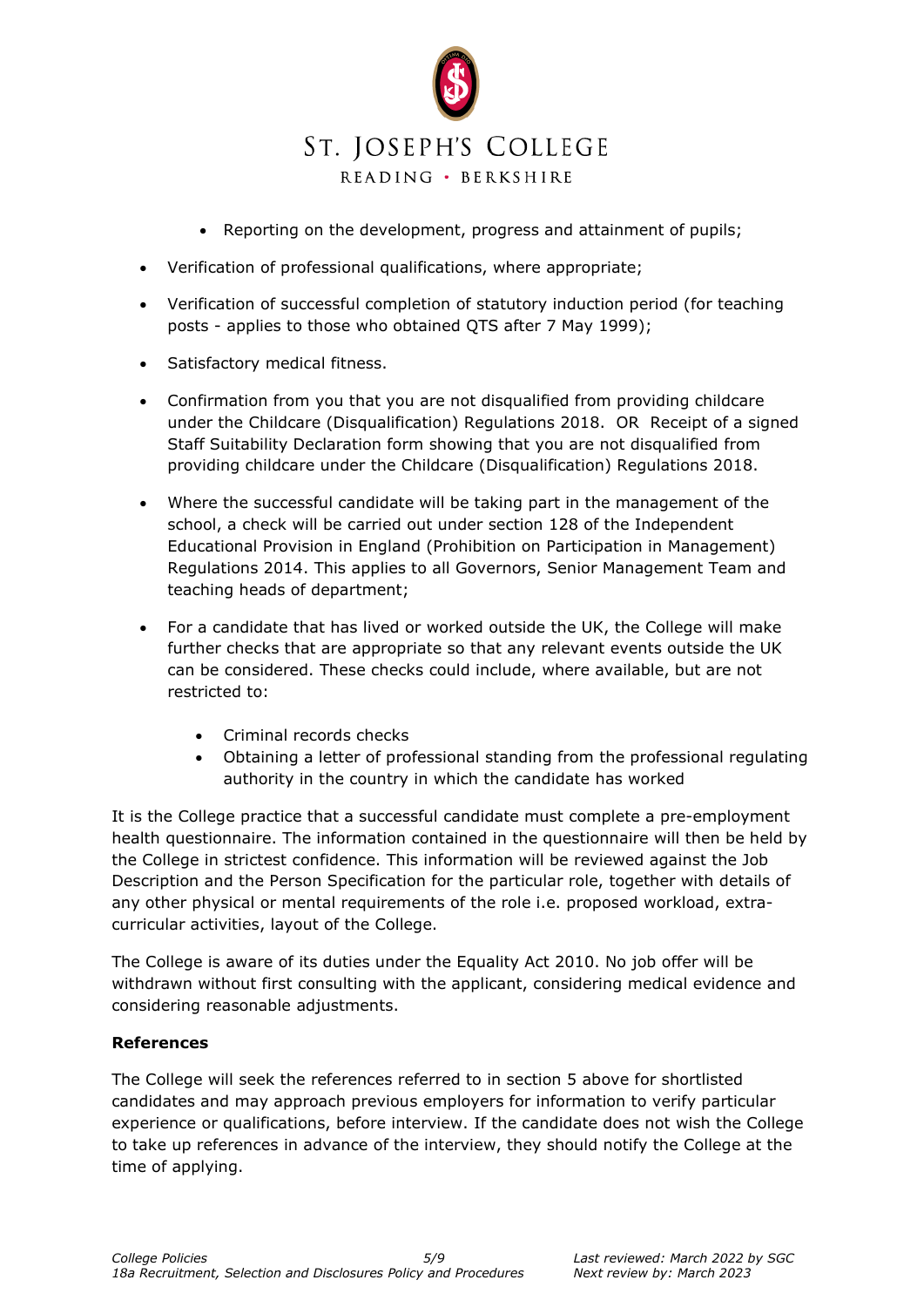

The College will ask all referees if the candidate is suitable to work with children.

The College will compare any information provided by the referee with that provided by the candidate on the Application Form. Any inconsistencies will be discussed with the candidate.

If a candidate is offered the position, the referee will be contacted to verify they completed the reference.

## **Criminal Records Policy**

The College will refer to the Department for Education ("DfE") document, 'Keeping Children Safe in Education' and any amended version in carrying out the necessary required DBS checks.

The College complies with the provisions of the DBS Code of Practice, a copy of which may be obtained on request [or accessed here:

<https://www.gov.uk/government/publications/dbs-code-of-practice> ].

There are limited circumstances where the College will accept a check from another educational institution which are as follows:

Where the new member of staff ("M") has worked in: -

- A school or a maintained school in England in a position which brought M regularly into contact with children or young persons;
- A maintained school in England in a position to which M was appointed on or after May 2006 and which did not bring M regularly into contact with children or young persons; or
- An institution within the further education sector in England or in a 16 to 19 Academy in a position which involved the provision of education or which brought M regularly into contact with children or young persons,

during a period which ended not more than three months before M's appointment.

In these circumstances the College may apply for a disclosure but is not required to do so. A new, separate barred list check will be obtained.

#### **DBS Update Service**

Where an applicant subscribes to the DBS Update Service the applicant must give consent to the school to check there have not been changes since the issue of a disclosure certificate. If the original DBS did not include a barred list check then a barred list check will also be required.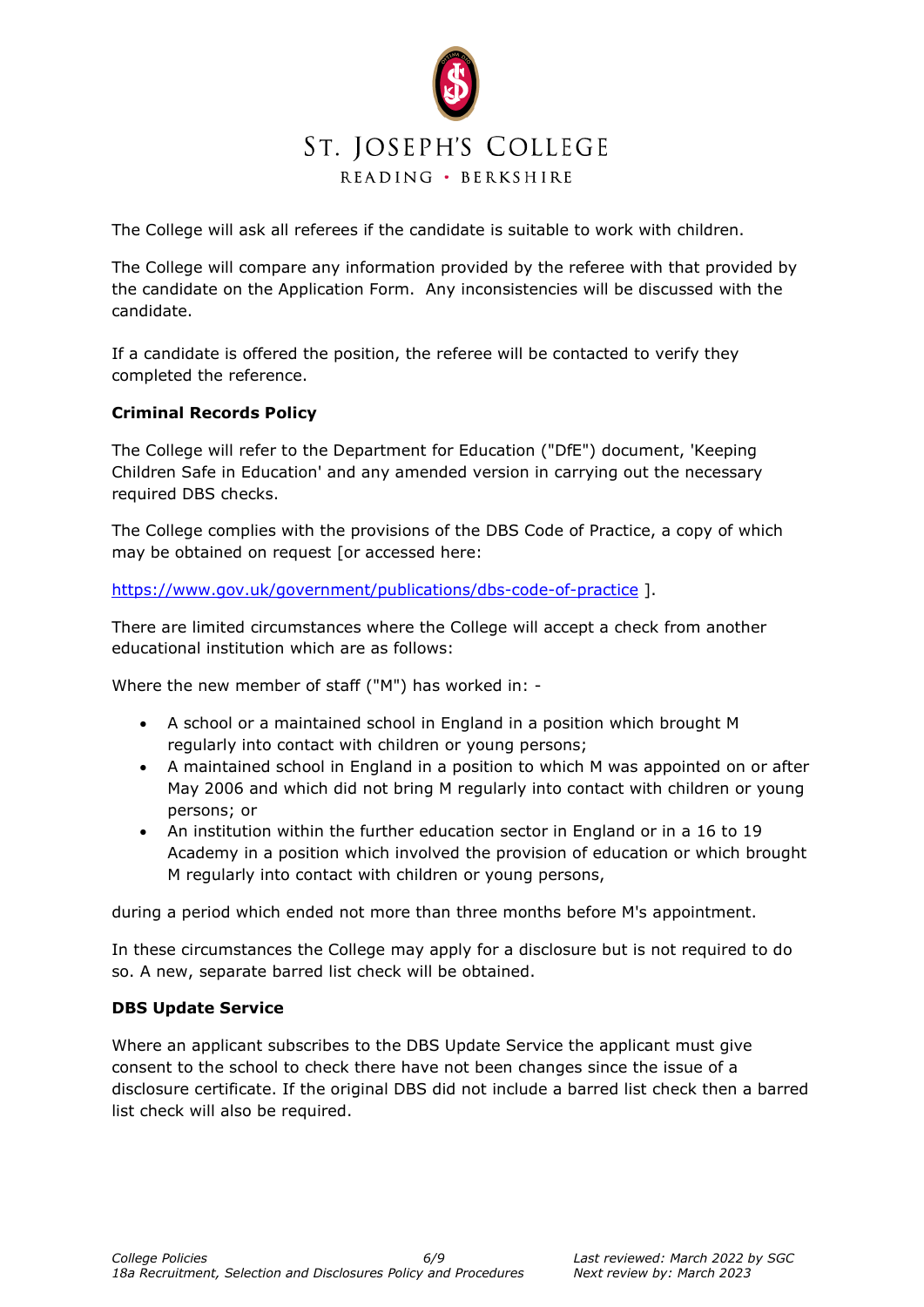

## **If disclosure is delayed**

A short period of work is allowed under controlled conditions, at the Head's discretion. However, if an 'enhanced disclosure' is delayed, the Head may allow the member of staff to commence work:

- Without confirming the appointment;
- After a satisfactory check of the barred list if the person will be working in regulated activity and all other relevant checks (including any appropriate prohibition checks) having been completed satisfactorily;
- Provided that the DBS application has been made in advance;
- With appropriate safeguards taken (for example, loose supervision);
- A risk assessment completed by the Head;
- Safeguards reviewed at least every two weeks by the Head or Bursar and member of staff;
- The person in question is informed what these safeguards are;
- A note is added to the single central register and evidence kept of the measures put in place.

#### **Retention and Security of Records**

The College will comply with its obligations regarding the retention and security of records in accordance with the DBS Code of Practice and its obligations under its Data Protection Policy. Copies of DBS certificates will not be retained for longer than 6 months. The College will retain copies of evidence used for ID, right to work and qualifications.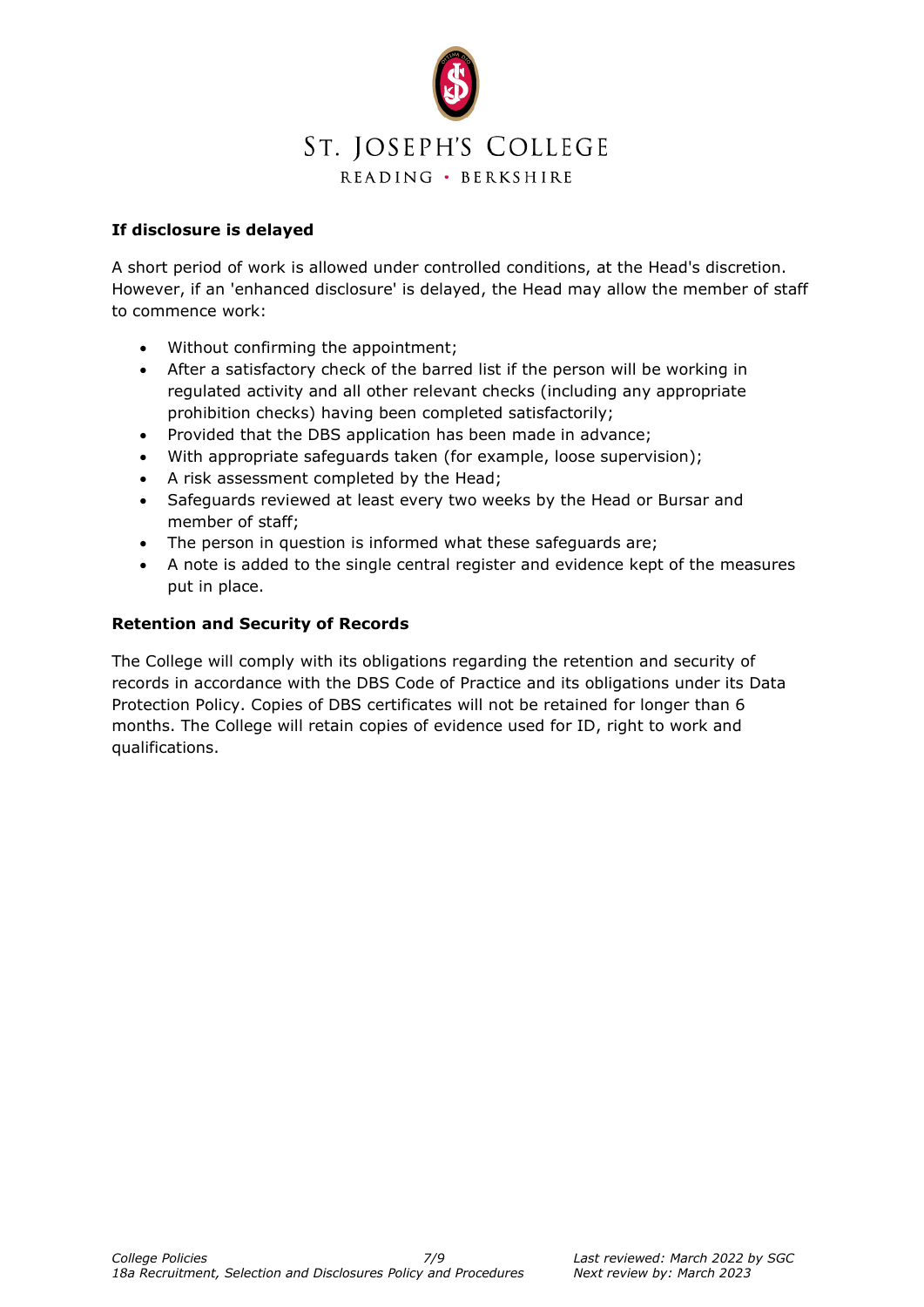

## **Appendix**

#### **Policy on the Recruitment of Ex-Offenders**

The College will not unfairly discriminate against any candidate for employment on the basis of conviction or other details revealed. The College makes appointment decisions on the basis of merit and ability. If an individual has a criminal record this will not automatically bar him/her from employment within the College. Instead, each case will be decided on its merits in accordance with the objective assessment criteria set out below.

All candidates should be aware that provision of false information is an offence and could result in the application being rejected or summary dismissal if they have been appointed, and a possible referral to the police and/or DBS.

Under the relevant legislation, it is unlawful for the College to employ anyone who is included on the lists maintained by the DBS of individuals who are considered unsuitable to work with children. In addition, it will also be unlawful for the College to employ anyone who is the subject of a disqualifying order made on being convicted or charged with the following offences against children: murder, manslaughter, rape, other serious sexual offences, grievous bodily harm or other serious acts of violence. It is also unlawful for the College to knowingly employ someone who works in the relevant settings and is disqualified from providing childcare under the Childcare (Disqualification) Regulations 2018, whether by association, or otherwise.

It is a criminal offence for any person who is disqualified from working with children to attempt to apply for a position within the College. The College will report the matter to the Police and/or the DBS if:

- the College receives an application from a disqualified person;
- is provided with false information in, or in support of an applicant's application; or
- the College has serious concerns about an applicant's suitability to work with children.

In the event that relevant information (whether in relation to previous convictions or otherwise) is volunteered by an applicant during the recruitment process or obtained through a disclosure check, the College will consider the following factors before reaching a recruitment decision:

- whether the conviction or other matter revealed is relevant to the position in question;
- the seriousness of any offence or other matter revealed;
- the length of time since the offence or other matter occurred;